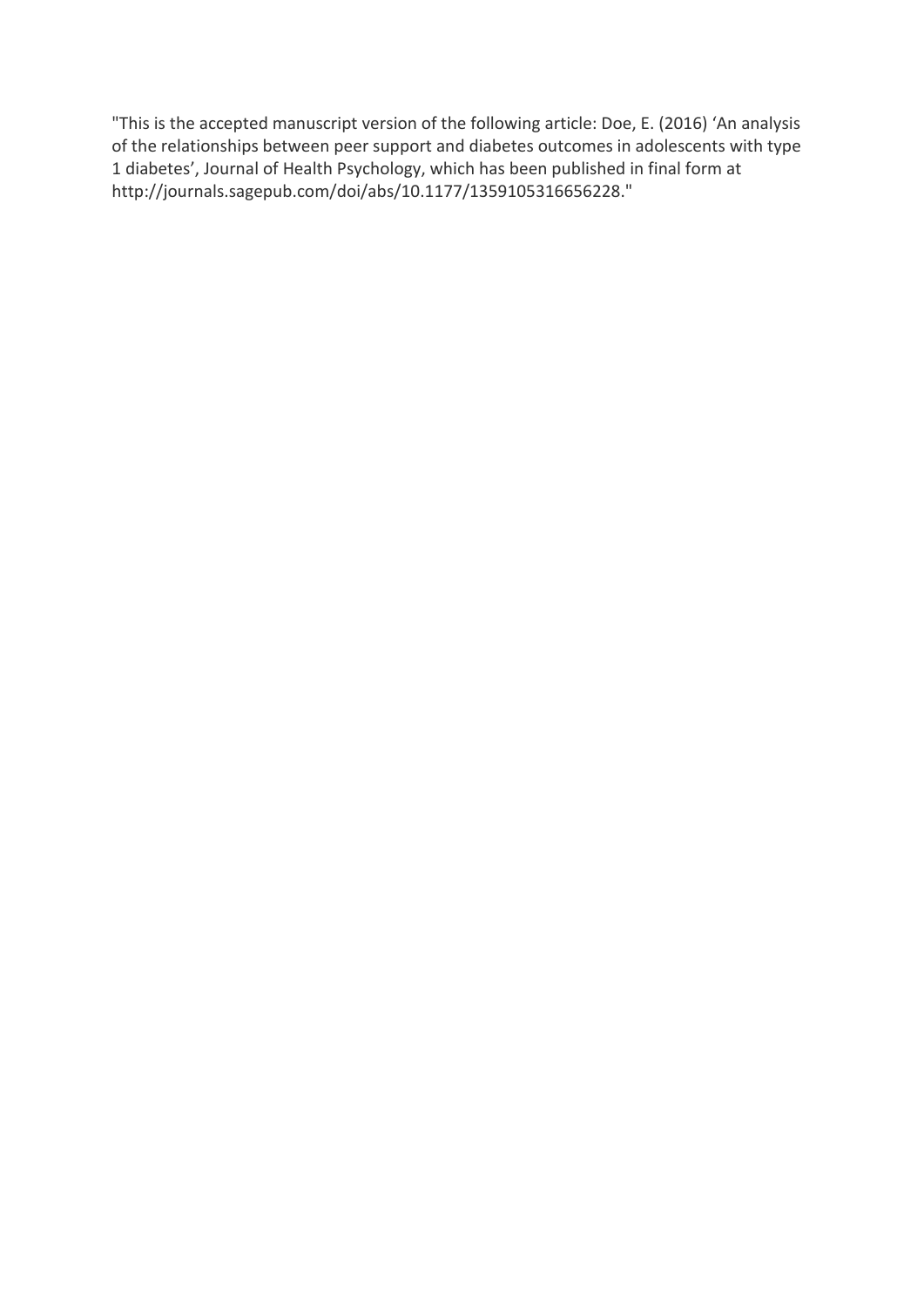# **An analysis of the relationships between peer support and diabetes outcomes in adolescents with type 1 diabetes**

## Dr Emily Doe, PhD MSc MBPsS<sup>a</sup>

aDepartment of Psychology, University of Buckingham, London Road, Buckingham MK18 1BF

The present study explores the relationships between the various subtypes of global and diabetes-specific peer support and health outcomes in adolescents with type 1 diabetes. Global peer support significantly predicted self-care and  $HbA_{1c}$ , though no associations were identified for diabetes-specific support overall, nor its factors. When comparing participants with above or below average glycaemic control, significantly greater diabetes-specific support was reported in those with poorer control. It is suggested that this may be related to feelings of nagging, in which diabetes-specific support is perceived as harassment.

## **Key words**

Adolescent; Diabetes; Social support; Peer support; Glycaemic control

## **Introduction**

During adolescence, a re-orientation of the social network occurs, in which peers are favoured (Helgeson, Siminerio, et al., 2009), and familial support declines (Collins and Steinberg, 2006). It is surprising, then, that the role played by peer support in health outcomes in adolescents with type 1 diabetes remains under-researched.

A systematic review of studies indicates that emotional support in the form of companionship is the most commonly reported peer support in adolescents with type 1 diabetes, with instrumental support requested and received far less (Palladino and Helgeson, 2012). Qualitative findings, however, have suggested adolescents with type 1 diabetes would prefer additional specific diabetes-orientated support, such as reminders for blood glucose testing (Lehmkuhl et al., 2009). These findings suggest that although adolescents value emotional peer support, the utility of instrumental support plays a diminished role, with differing characteristics to diabetes-specific support. Instrumental support is, therefore, potentially a support typology in which individual differences must be recognised.

These findings raise the question of comparison between diabetes-specific support and global peer support. Despite adolescents reporting more global peer support, no relationship has been identified between global peer support and self-care or glycaemic control (Helgeson et al., 2007; Helgeson, Siminerio, et al., 2009), though ecological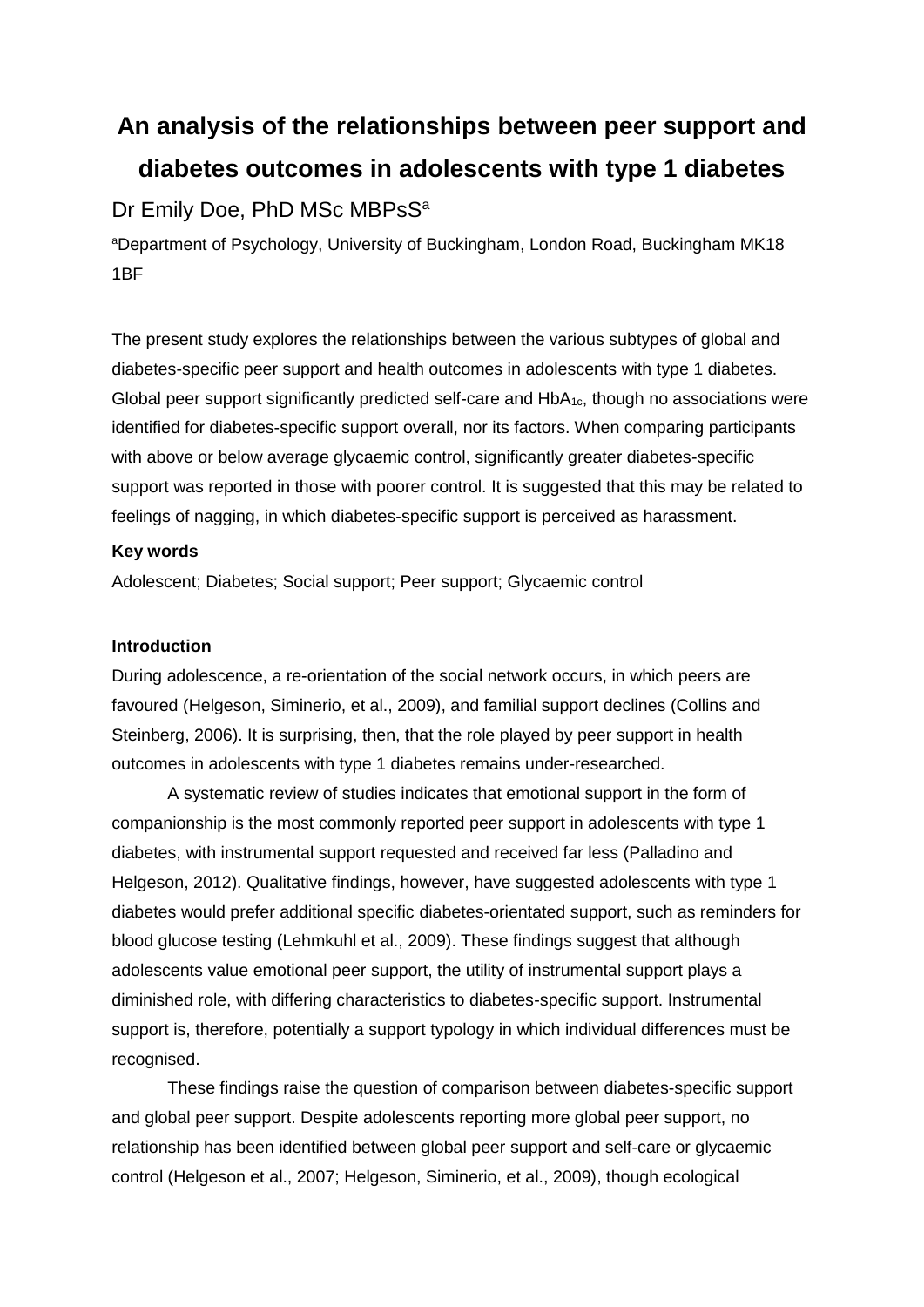momentary assessment of peer support over four days was associated with increased selfcare in females (Helgeson, Lopez, et al., 2009). A mixed body of literature therefore suggests a potential relationship between global support and self-care, but not with glycaemic control. However, many studies fail to distinguish between the various subtypes of global peer support so it cannot be determined if different support typologies present differing relationships.

When considering diabetes-specific support, results remain ambiguous. No association between diabetes-specific support and self-care has been noted in multiple studies (Greco et al., 2001; Hains et al., 2007; Naar-King et al., 2006; Pendley et al., 2002), whilst others have found evidence for a relationship to improved adherence (Kyngäs, 2000), well-being and disease adaptation (Bearman and La Greca, 2002). Such mixed literature therefore makes directional hypotheses difficult to establish. Adding further complexity, not all studies indicate a positive outcome. Diabetes-specific support has been associated with increased diabetes-related stress and poorer glycaemic control (Hains et al., 2007). This may be due to problematic support provided by peers lacking knowledge concerning type 1 diabetes (T1D) and the importance of self-care. They may therefore not provide regular or consistent diabetes-specific support, or may even have an influence that is detrimental to self-care (Thomas et al., 1997). Consequently, literature cannot elucidate the direction of any potential relationship between diabetes-specific support and diabetes outcomes.

Due to these mixed findings and lack of consideration of support subtypes, conclusions cannot be convincingly drawn as to the relationships between peer support and diabetes outcomes, leading the way for further investigation. As such, this study aims to investigate how the type of support provided by peers may moderate the relationships between peer support and diabetes outcomes.

## **Hypotheses**

## *Hypothesis 1: Global peer support*

- i. Increased global peer support will predict improved self-care, but not glycaemic control.
- ii. Emotional peer support will have a stronger relationship with self-care than instrumental peer support.

## *Hypothesis 2: Diabetes-specific*

- i. Diabetes-specific peer support will predict self-care.
- ii. Diabetes-specific peer support will predict glycaemic control.

## *Hypothesis 3: Glycaemic control*

Peer support will differ according to whether participants achieve the recommended level of glycaemic control or not.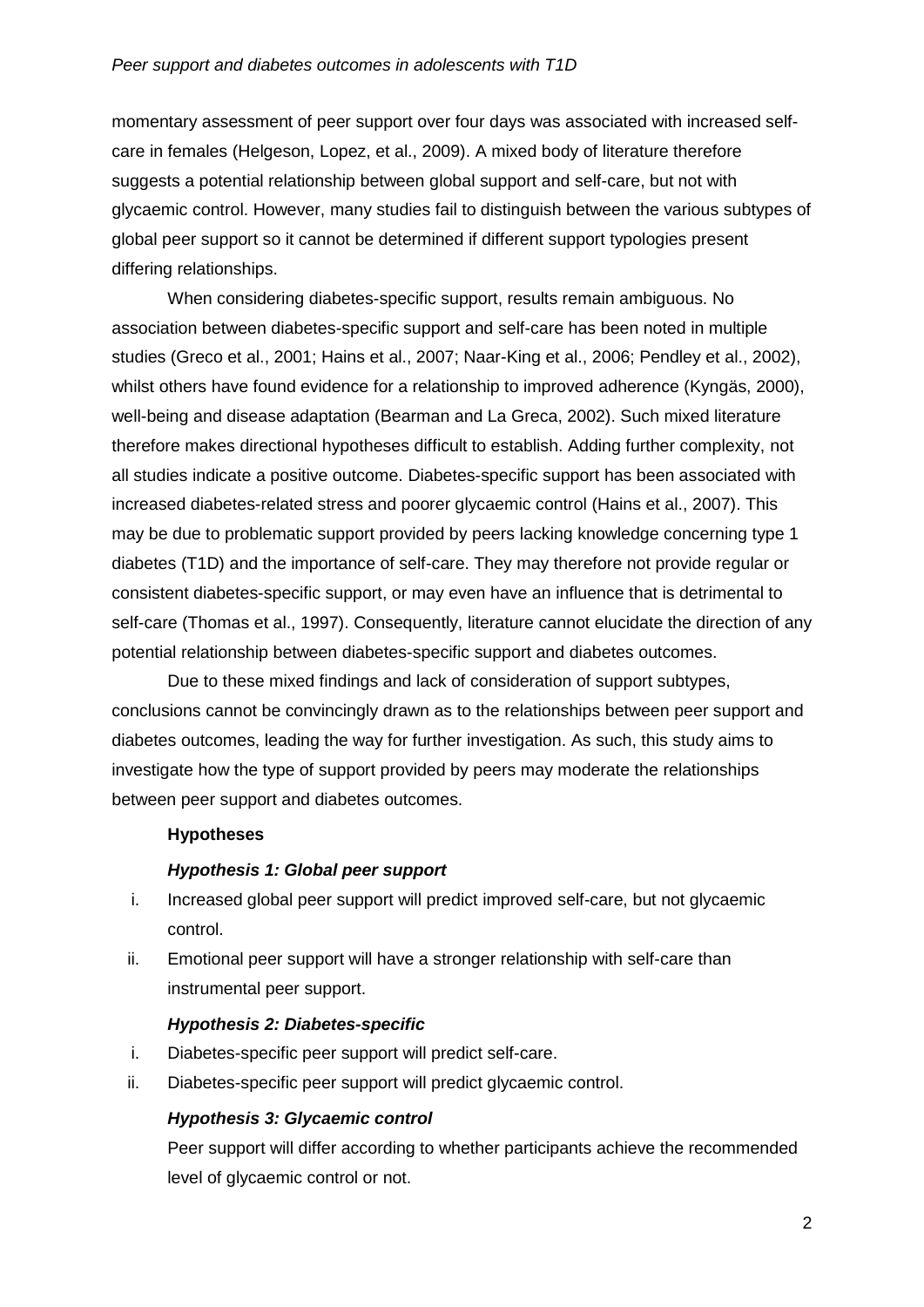## **Method**

The study was conducted in accordance with the British Psychological Society and NHS guidelines for ethical research. Ethical approval was received from the NHS research ethics board.

## **Design and setting**

A cross-sectional research design is utilised. Participants were recruited from two general hospitals in England, via collaboration with the paediatric outpatient clinics located at each site.

## **Participants**

Participants were aged 15-18, as previous research has indicated older adolescents report qualitatively different social support than their younger counterparts (Dovey-Pearce et al., 2007; Hanna et al., 2013). This is the age-group most likely to have re-orientated the support network to peers, and for which peer influence has become important in enacting health behaviours (Umberson et al., 2011).

Overall, 90 participants were recruited. The average age of participants was 16.59 (*SD*=.96), with 37 males and 53 females. Regarding treatment modality, 81 participants employed injection and 9 used an insulin pump. Recent audit data suggests 5.8% of people with type 1 diabetes under the age of 20 use insulin pumps, and this is therefore slightly above the national average (Health and Social Care Information Centre, 2016).

## **Measures**

## *Berlin Social Support Scale*

The emotional and instrumental aspects of the Berlin Social Support Scale (BSSS; Schulz & Schwarzer, 2003) was chosen due to its widespread use in studies with healthy participants, individuals with chronic illness and in adolescents (Pinquart and Pfeiffer, 2011). A Cronbach's α of .89 was achieved in the present study.

## *Diabetes Social Support Questionnaire – Friends Version*

Seven measures of diabetes-specific support for use in adolescents with T1D currently exist, only one of which takes into account peer-support (Hanna, 2006). The Diabetes Social Support Questionnaire – Friends Version (DSSQ-Friends; Bearman & La Greca, 2002) specifically assesses diabetes-specific support behaviours provided by peers. However, it must be considered that this measure was developed prior to the DAFNE study (DAFNE Study Group, 2002). As such, many of the items present in the DSSQ-Friends are now redundant under current healthcare guidance (National Institute for Health and Care Excellence, 2015) and were therefore removed from the measure. Reliability of this reduced scale was measured at  $\alpha$ =.76.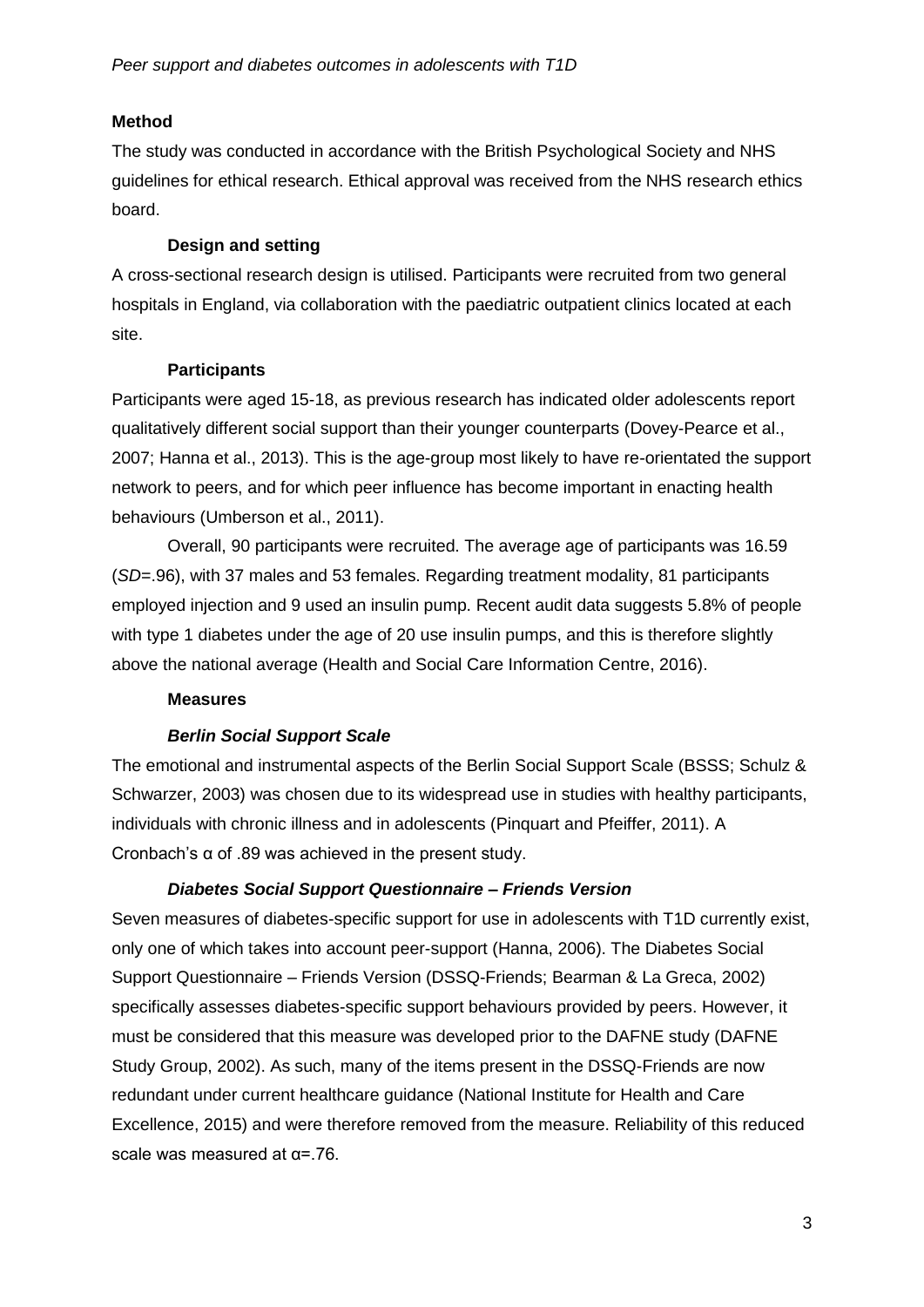#### *Self-Care Inventory – Revised Version*

The Self-Care Inventory – Revised Version (SCI-R; Weinger, Butler, Welch, & La Greca, 2005) was considered favourable in the name of parsimony and due to a stronger relationship between the SCI-R and glycated haemoglobin than other self-care measures (Kichler et al., 2012). A satisfactory Cronbach's alpha was achieved with the current participant sample  $(α = .72)$ .

#### *Glycated Haemoglobin*

A recent measure of glycated haemoglobin  $(HbA_{1c})$  was provided to assess glycaemic control over the preceding 2-3 months. Currently, the WHO recommend an  $HbA_{1c}$  of 48mmol/mol (6.5%) (World Health Organisation and International Diabetes Federation, 2006) as an indicator of good glycaemic control, with an increasing  $HbA_{1c}$  indicating worsening control. However, the most recent National Diabetes Audit states that only 35.2% of people with T1D in England achieve this target (National Diabetes Audit, 2014). Indeed, in the present study, the average  $HbA_{1c}$  result was 72mmol/mol (8.7%), reflecting the current state of self-care.

## **Procedure**

The author liaised with diabetes care teams at two paediatric outpatient clinics in England. Patients conforming to the inclusion criteria were informed of the study by a member of the diabetes care team at their regular clinic appointment. Participants were provided with both written and verbal information including the purpose and nature of the research, and the criteria from which they were selected. For those aged under 16, this information was also provided to parents in order to achieve informed parental consent.

After receiving the appropriate information, participants were asked to complete the questionnaire battery. The researcher left the room during this time, and returned after all questionnaires were completed. The researcher confirmed involvement of the participant with the diabetes care team at the respective outpatient clinic, who then provided the participants' most recent HbA<sub>1c</sub> result.

#### **Results**

Descriptive statistics are presented in Table 1.The data for all peer support measures was found to be highly positively skewed, therefore bootstrapping was used to allow for use of parametric measures. No significant differences were noted between age of participants, gender or treatment modality.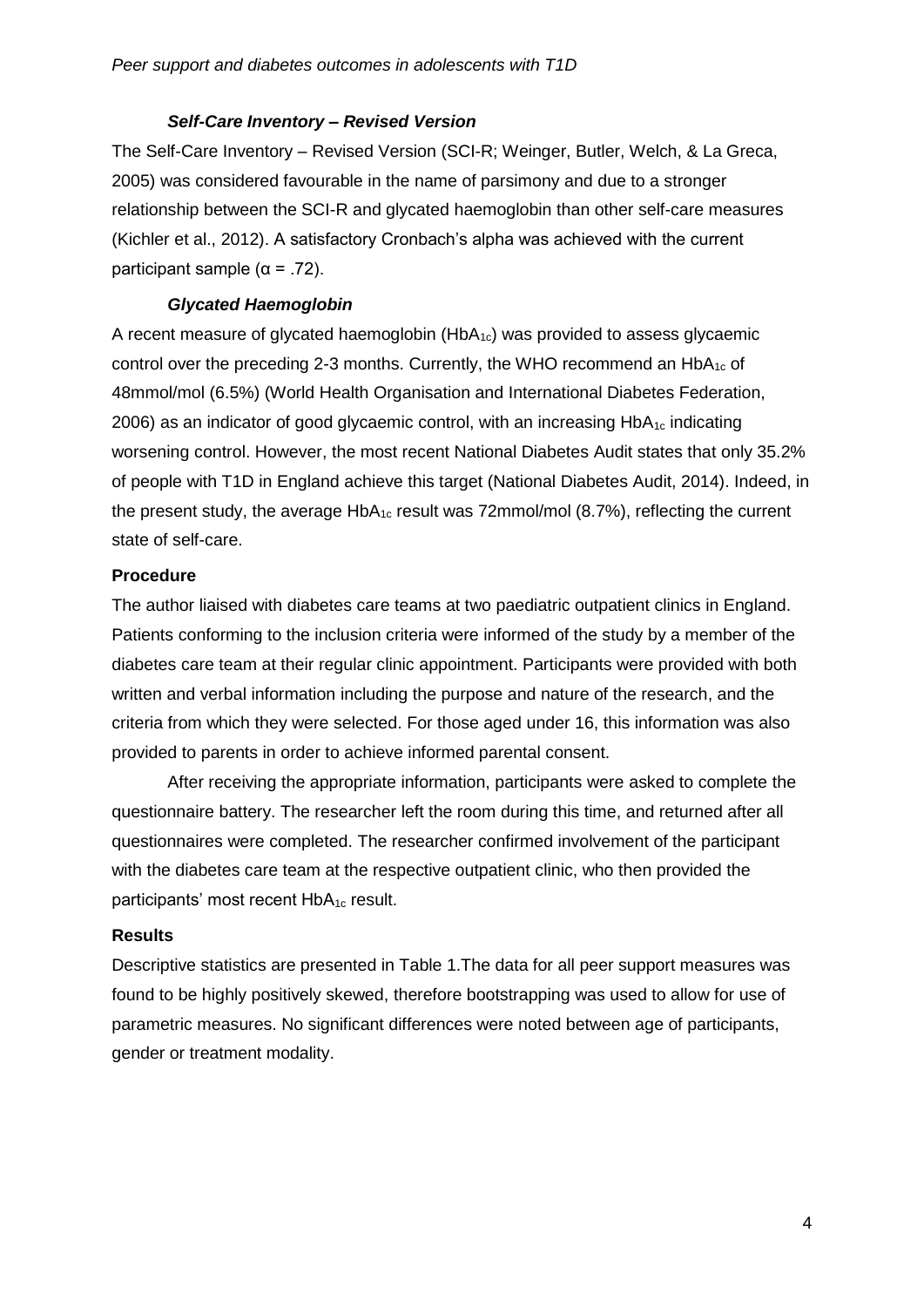|                              | n  | М     | SD    | Min   | Max   |
|------------------------------|----|-------|-------|-------|-------|
| <b>Emotional support</b>     | 90 | 13.36 | 2.98  | 0     | 16    |
| Instrumental support         | 90 | 13.43 | 3.28  | O     | 16    |
| Diabetes-specific support    | 86 | 74.16 | 79.34 | $-10$ | 301   |
| Self-care                    | 86 | 52.65 | 8.12  | 29    | 67    |
| Glycaemic control (mmol/mol) | 86 | 72.1  | 7.87  | 36.6  | 129.5 |

Table 1. *Descriptive statistics of participants' reported emotional support, instrumental support, diabetes-specific support, self-care and glycaemic control.*

Effect sizes and their corresponding confidence intervals are presented and interpreted alongside traditional hypothesis testing methods in order to manage risk of Type I error (Garamszegi, 2006; Hedges, 2008).

#### *Hypothesis 1: Global peer support*

As seen in Table 2, linear regression revealed that increased overall global peer support predicts increased self-care accounting for 7% of variance. Contrary to the literature, however, global peer support also significantly predicts an improvement in glycaemic control, accounting for 5% of the variance in  $HbA_{1c}$ . Due to this unexpected finding, a hierarchical multiple regression was conducted in order to control for the confounding variable of selfcare on glycaemic control. As anticipated, self-care contribution significantly to the regression model, as *F*(1, 84)=.12.95, *p*=.001, accounting for 13.4% of the variation in glycaemic control. Introducing global peer support explained an additional 1.4% of the variance in glycaemic control, which was non-significant as *F*(1, 83)=1.34, *p*=.250. The unexpected relationship between global peer support and glycaemic control is, therefore, likely due to the observed association between global peer support and self-care.

The BSSS can be split into its component subscales of emotional and instrumental support. Due to multicollinearity between these subscales, linear regressions are preferred over multiple regression. As hypothesised, both emotional and instrumental support were found to predict increased self-care behaviours, accounting for 7% and 6% of variance in self-care respectively. Due to the unexpected relationship with  $H\rightarrow A_{1c}$  indicated by the results of hypothesis 1.i, hypothesis 1.ii was extended to include the relationship between the subtypes of global peer support and glycaemic control. Whilst emotional peer support was not a significant predictor of glycaemic control, instrumental peer support significantly accounted for 19% of the variance in  $HbA_{1c}$ .

#### *Hypothesis 2: Diabetes-specific peer support*

As is indicated in Table 2, non-significant linear regressions were identified between diabetes-specific support, self-care and glycaemic control. The DSSQ-Friends can be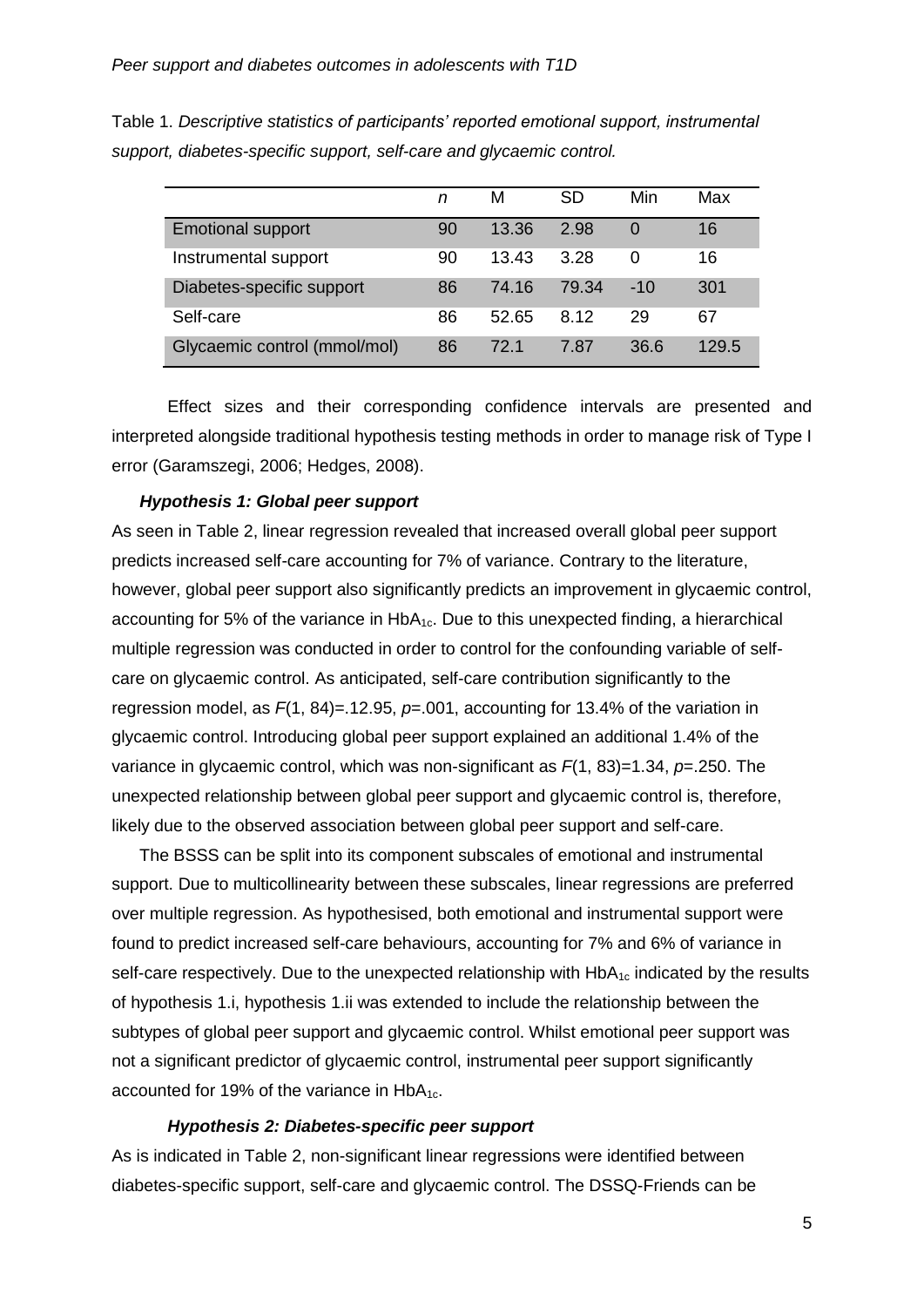analysed according to its component supportive behaviours; *Insulin Shots, Blood Testing, Exercise* and *General Items.* To assess if differences existed between the component supportive behaviours and diabetes outcomes, further linear regression analyses were performed (see Table 3). As with hypothesis 1.ii, linear regressions were preferred over multiple regression due to multicollinearity. Only *General Items* were found to be significantly related to HbA1c, accounting for 6% of variance. The *General Items* component refers to three statements, namely *"Are available to listen to concerns or worries about your diabetes care," "Encourage you to do a good job of taking care of your diabetes"* and *"Understand when you sometimes make mistakes in taking care of your diabetes."*

Table 2. *Simple linear regressions among global peer support and diabetes-specific peer support with self-care and glycaemic control.*

| <b>Hypothesis</b> | Measurements                                        | $r^2$ | 95% Cls for $r^2$ | F    | $\beta$ | $\mathfrak{t}$ | р       |
|-------------------|-----------------------------------------------------|-------|-------------------|------|---------|----------------|---------|
| Hypothesis 1      | <b>BSSS</b><br><b>SCI-R</b>                         | .07   | $-0.03, 0.17$     | 6.68 | .27     | 2.58           | $.011*$ |
|                   | <b>BSSS</b><br>HbA1c                                | .05   | $-0.04, 0.14$     | 4.31 | $-22$   | $-2.08$        | $.041*$ |
|                   | <b>BSSS - Emotional</b><br><b>SCI-R</b>             | .07   | $-03, 17$         | 6.43 | .26     | 2.54           | $.013*$ |
|                   | <b>BSSS - Emotional</b><br>$HbA_{1c}$               | .01   | $-0.03, 0.05$     | .99  | $-11$   | $-.99$         | .322    |
|                   | <b>BSSS - Instrumental</b><br><b>SCI-R</b>          | .06   | $-03, .15$        | 5.61 | .25     | 2.37           | $.020*$ |
|                   | <b>BSSS - Instrumental</b><br>$HbA_{1c}$            | .03   | $-0.04, .10$      | 2.51 | $-19$   | $-1.95$        | $.047*$ |
| Hypothesis 2      | <b>DSSQ-Friends</b><br><b>SCI-R</b>                 | .00.  | $-0.003, 0.005$   | .01  | .01     | .115           | .908    |
|                   | DSSQ-Friends<br>HbA1c                               | .03   | $-0.04, 0.10$     | 2.58 | .17     | 1.61           | .112    |
|                   | <b>DSSQ-Friends - Insulin shots</b><br><b>SCI-R</b> | .03   | $-0.04, .10$      | 2.67 | .17     | 1.63           | .106    |
|                   | DSSQ-Friends - Blood testing<br><b>SCI-R</b>        | .00.  | $-0.003, 0.005$   | .14  | .04     | .37            | .709    |
|                   | <b>DSSQ-Friends - Exercise</b><br><b>SCI-R</b>      | .00.  | $-0.003, 0.005$   | .06  | $-03$   | $-25$          | .803    |
|                   | <b>DSSQ-Friends - General items</b><br><b>SCI-R</b> | .00.  | $-0.003, 0.005$   | .13  | $-.04$  | $-36$          | .724    |
|                   | <b>DSSQ-Friends - Insulin shots</b><br>HbA1c        | .02   | $-0.04, 0.08$     | 1.30 | .12     | 1.14           | .257    |
|                   | DSSQ-Friends - Blood testing<br>HbA1c               | .02   | $-0.04, 0.08$     | 1.69 | .14     | 1.30           | .197    |
|                   | <b>DSSQ-Friends - Exercise</b><br>HbA1c             | .03   | $-0.04, 0.10$     | 2.81 | .19     | 1.68           | .097    |
|                   | <b>DSSQ-Friends - General items</b><br>HbA1c        | .06   | $-0.03, .15$      | 5.63 | .25     | 2.37           | $.020*$ |

\*Significant at *p*<.05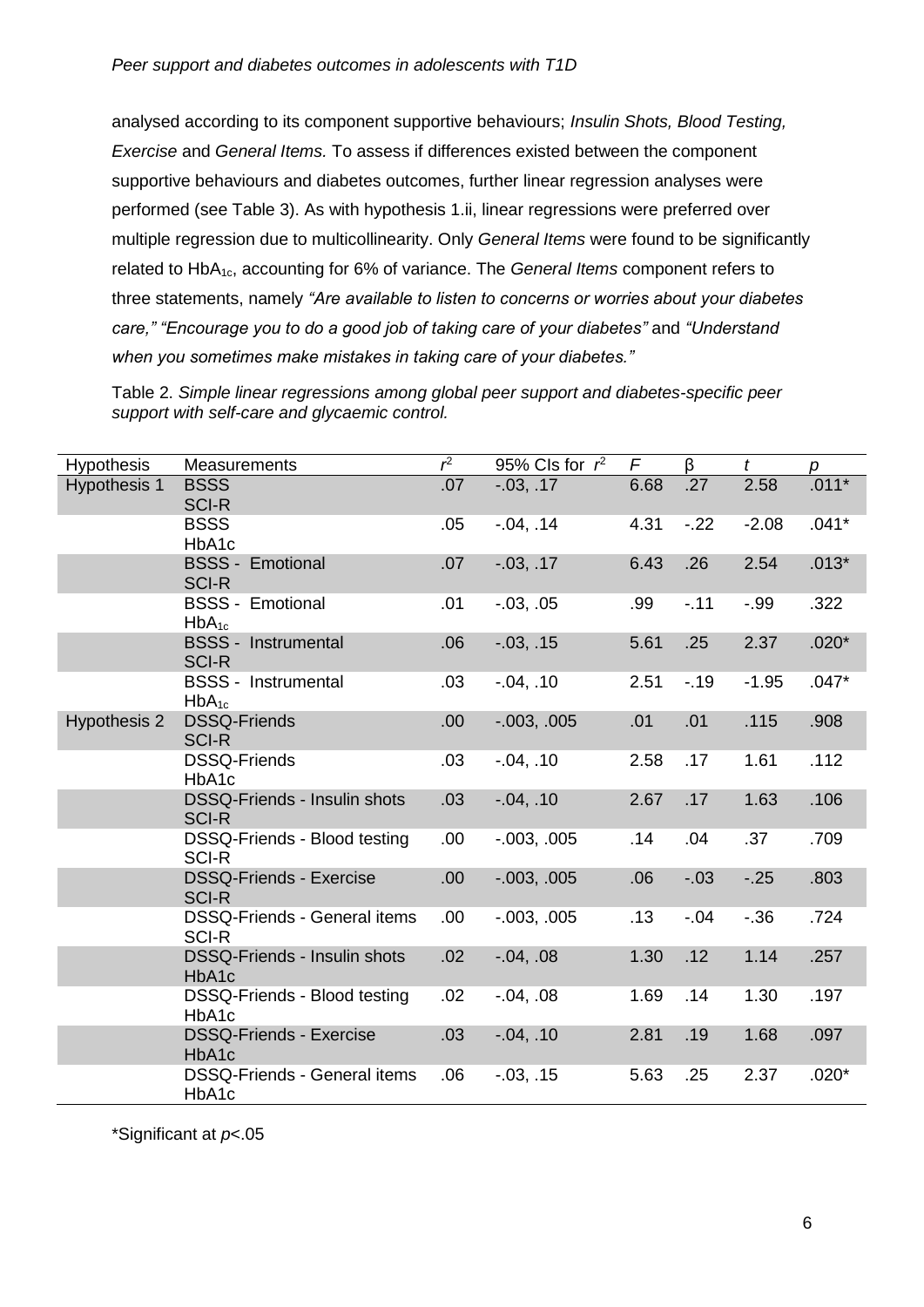#### *Hypothesis 3: Glycaemic control*

Group comparison of those with poorer or enhanced diabetes management was felt to be of value in this instance given the detrimental outcomes of poor glycaemic control (Jacobson et al., 2013). However, only 35.2% of people achieve the recommended 48mmol/mol (6.5%) in the UK (National Diabetes Audit, 2014). Therefore, in order to reflect the difficulties seen in achieving optimal control, the mean value of  $HbA<sub>1c</sub>$  found within the participant sample was used, creating a comparison between those with above or below average  $HbA_{1c}$  for the present group. Those with above average glycaemic control (<72.1mmol/mol, 8.7%) comprised 21 males and 18 females, 34 using injection and 5 using pumps for insulin delivery. Those with below average glycaemic control (>72.2mmol/mol, 8.8%) consisted of 16 males and 31 females, with 43 using injection and 3 using pumps.

The statistical analysis suggests that those with above average  $HbA_{1c}$  report marginally significant greater global peer support (*M*=27.60) than those with below average HbA1c (*M*=26.97), as *t*(82)=2.01, *p*=.048, *d*=.44, 95% CI [.00, .88]. However, this relationship is reversed when considering diabetes-specific support. Those with below average  $HbA_{1c}$ score significantly higher on the DSSQ-Friends (*M*=106.29) than those with above average HbA1c (*M*=48.73), as *t*(79)=-3.62, *p*=.001, *d*=-.78, 95% CI [-1.23, -.33], suggesting that those with poorer glycaemic control perceive greater diabetes-specific support.

#### **Discussion**

Using the results outlined in the previous section, each of the proposed hypotheses is subsequently addressed.

#### **Hypothesis 1: Global peer support**

Overall a constructive role for non-diabetes-related support in health outcomes was indicated. These findings build on those previously published by additionally distinguishing between subtypes of social support. Here, whilst emotional and instrumental predicts engagement with self-care behaviours, only instrumental support was associated with a clinically-relevant outcome.

House (1981) defines emotional support as expressions of caring, whilst instrumental support is practical in nature. Emotional support may provide adolescents with T1D with resources which enable effectual coping and increased self-efficacy, which indirectly support engagement with self-care. This has previously been seen in parental support in emerging adults with T1D (Helgeson et al., 2013). Hinder and Greenhalgh (2012) highlight the socially problematic nature of self-care, and the importance of maintaining social standing. From this perspective, emotional support may offer a resource which adolescents with T1D may utilise in their choice to engage in self-care in commonly encountered adolescent social situations. Adolescents with T1D may use self-efficacy in their decision to enact appropriate self-care in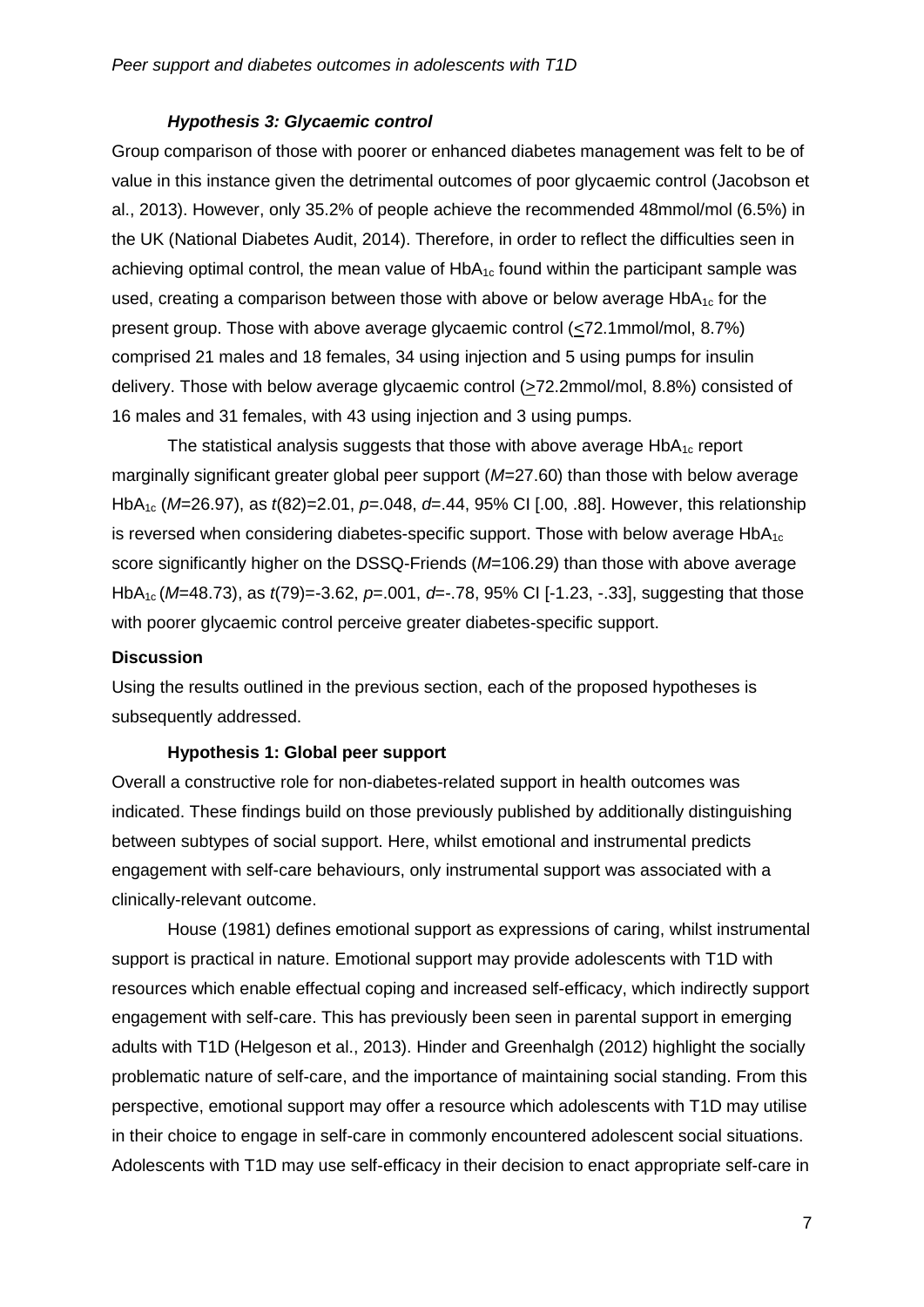#### *Peer support and diabetes outcomes in adolescents with T1D*

the presence of their social group. However, the impact of emotional support is somewhat limited, as the relationship did not extend to glycaemic control. This may be due to emotional support being an expected norm of friendship. Thus, its presence may be less noticeable and influential than support behaviours which are not expected as a condition of friendship, such an instrumental support (Helgeson et al., 2013).

Instrumental support, however, did predict glycaemic control. It should be remembered here that instrumental support is a facet of global peer support, not diabetesspecific support. As with emotional support, instrumental support may operate as a resource for increased self-efficacy, which may bleed into other areas of life, including self-care. This has been noted in previous research in participation in physical activity, particularly in males, those of low SES, and minority groups (Peterson et al., 2012). Due to beliefs that instrumental support is easily accessed and readily available, participants may be more willing to engage in self-care, knowing that assistance is available should it be required.

However, despite the measure of instrumental support referring to global behaviours, participants were not instructed to exclusively recall instances of instrumental support that were unrelated to T1D in order to avoid counter-intentional cues. As such, it is possible that the instances which participants categorised as global peer support were actually more closely related to diabetes-specific support. The relationship here is therefore logical, as provision of instrumental support eases self-care. This aligns with previous research in which adolescents with T1D were more than twice as likely to engage in self-care when supported by peers (Kyngäs, 2000). However, whilst instrumental support was able to significantly predict glycaemic control was significant, the same cannot be said of the findings for hypothesis 2, which lends argument to a fundamental difference between instrumental and diabetes-specific support behaviours.

#### **Hypothesis 2: Diabetes-specific peer support**

Whilst the literature indicates an ambiguous relationship between health outcomes and diabetes-specific support, within the present participant population no overall association was indicated. Only one significant relationship between the component behaviours of diabetes-specific support could be found. This group of behaviours, named *General Items*, refers to behaviours which may be considered closely aligned with emotional support, as they denote encouragement and understanding. Therefore, the interpretations outlined for the results of hypothesis 1 are maintained by this finding.

Only one other study could be located noting a non-significant association between overall diabetes-specific support and glycaemic control (Smith et al., 1991), which they indicated may be due to their small sample size (*n*=37). Similarly here, these findings may be due to Type II error given the underpowered nature of the population, though the small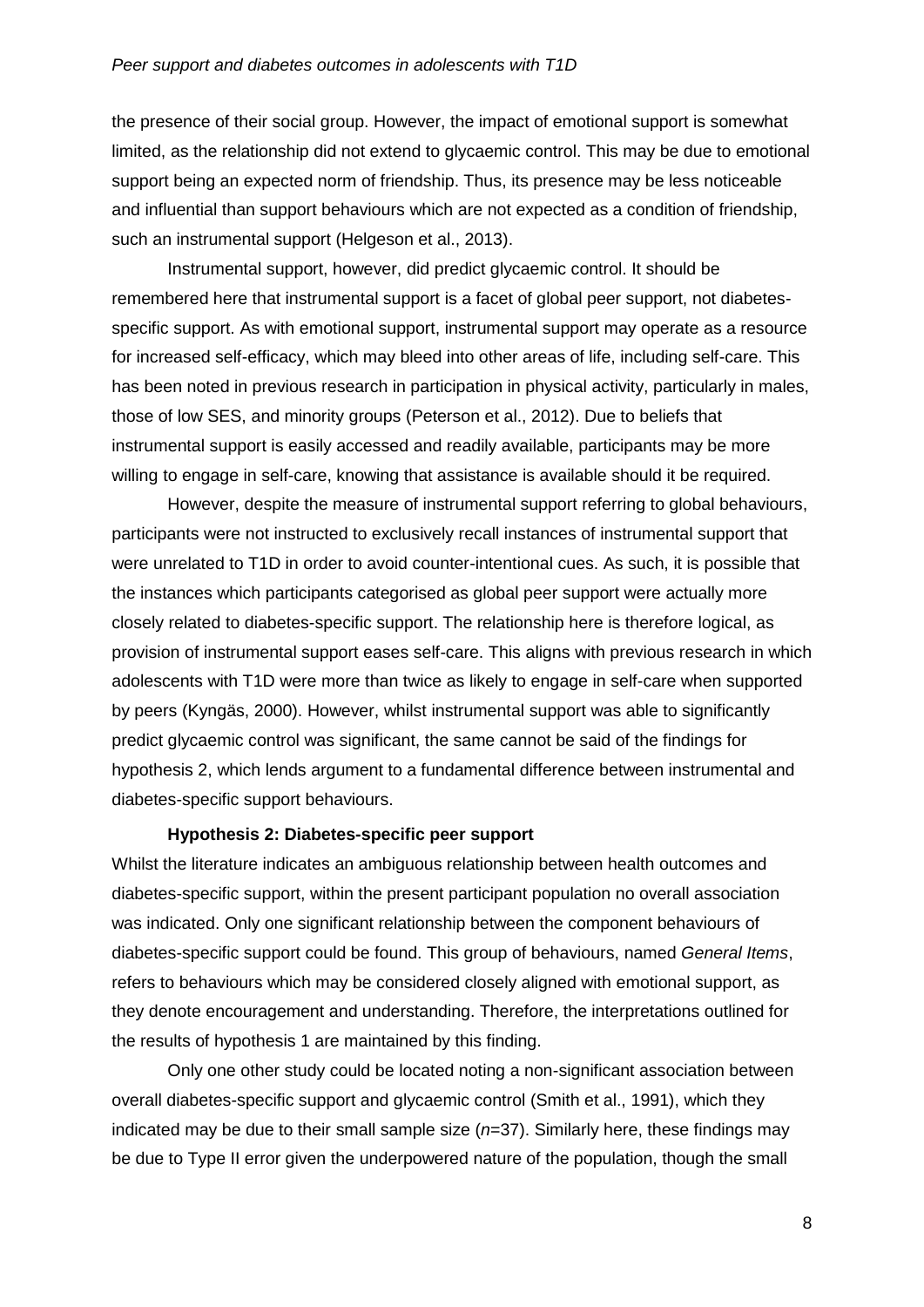effect sizes would indicate otherwise. A lack of significant findings between diabetes-specific support and self-care is, however, more common (Greco et al., 2001; Hains et al., 2007; La Greca et al., 1995; Naar-King et al., 2006; Pendley et al., 2002).

Several interpretations of this finding are possible. Firstly, it must be remembered that the measure of diabetes-specific support relies upon perceived support. Therefore, it is possible that adolescents' perception of support is simply inaccurate due to recall bias or demand characteristics (Hains et al., 2007). Alternatively, adolescents with T1D may make poor use of the diabetes-specific support available to them from peers, either through ineffective utilisation of support behaviours or through interpreting increased support as aversive (Greco et al., 2001).

Finally, the support provided by peers may too be erroneous. Peers may lack knowledge regarding self-care, or may provide support which is inconsistent or lacking in specificity. The support provided may be neutral, or even encourage behaviours incongruent with self-care guidance (Wysocki and Greco, 2006). This potential for support behaviours which conflict with optimal self-care has been previously seen in interpreting non-significant relationships between diabetes-specific support and self-care (Naar-King et al., 2006; Pendley et al., 2002; Thomas et al., 1997), and may also be extended to glycaemic control in the present study. This growing body of research indicates that education of peers in T1D may be crucial in aiding adolescents with T1D in attaining optimal self-care, and research into the feasibility of interventions is warranted.

#### **Hypothesis 3: Glycaemic control**

Paradoxically, it was found that those with poorer glycaemic control (>72.2mmol/mol, 8.8%) reported greater diabetes-specific support. It may be that those with below average glycaemic control receive greater diabetes-specific support due to an awareness of their potential mismanagement of T1D. However, literature indicates low levels of disclosure of poor  $HbA_{1c}$  to peer groups, suggesting that peers would be unaware of this lack of glycaemic control and would therefore be unable to provide diabetes-specific support in this instance (Helgeson and Novak, 2007). This interpretation would align with parental support more readily, therefore, than with exclusively peer-based support.

A second interpretation of this finding can be seen in the potential for these diabetesspecific support behaviours provided by peers to be ill-informed. As with hypothesis 2, it could be suggested that the diabetes-specific support behaviours engaged in by peers are inappropriate (Naar-King et al., 2006; Pendley et al., 2002; Thomas et al., 1997). However, the DSSQ-Friends specifically related to behaviours which healthcare professionals recommend as those which will optimise improvement of glycaemic control, and therefore should eliminate potentially erroneous supportive behaviours (Pendley et al., 2002).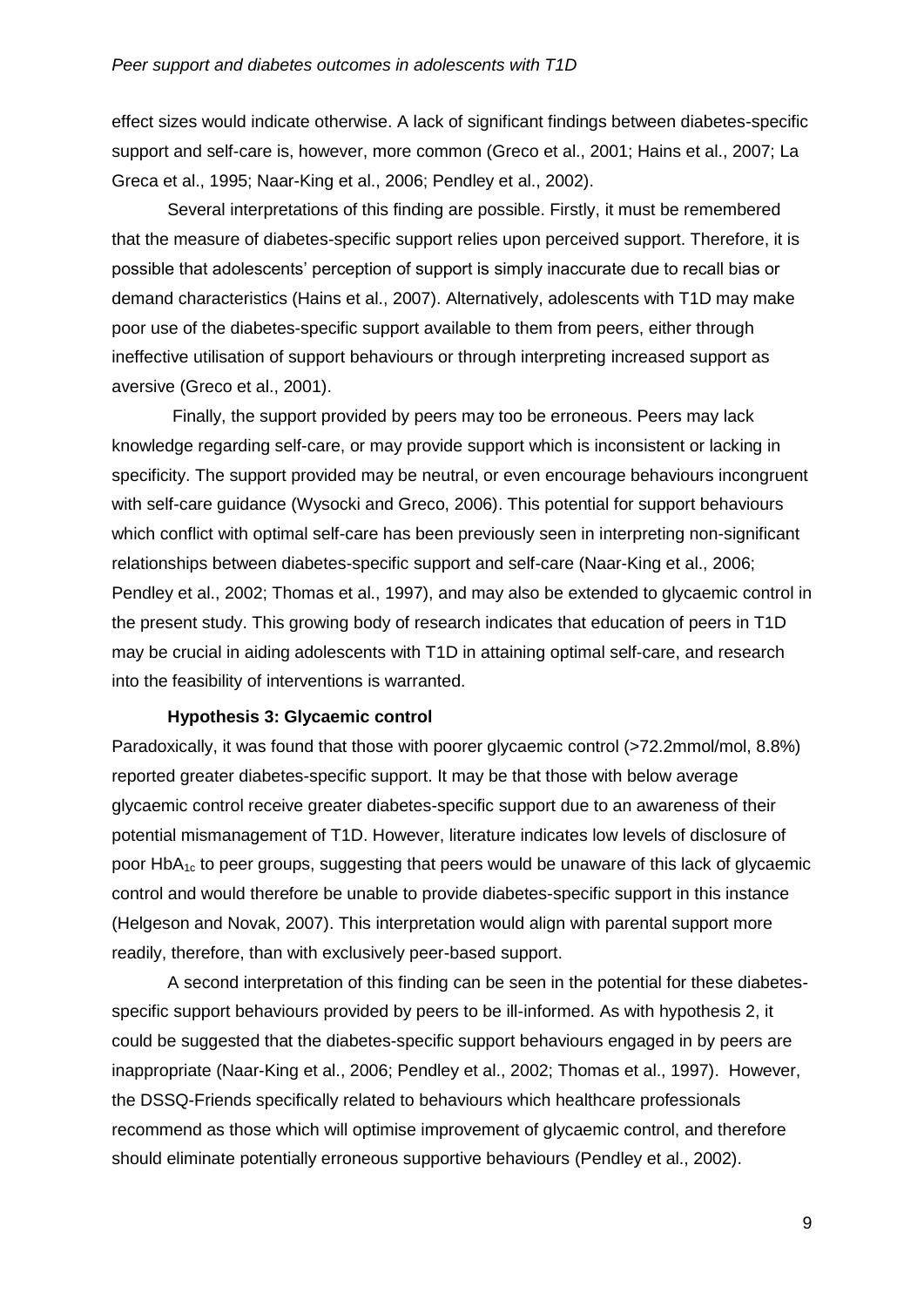A third interpretation concerns the potential for the behaviours cited by the DSSQ-Friends as supportive are construed by adolescents with T1D as "nagging". The behaviours previously identified as perceived as nagging (Luyckx et al., 2013; Spencer et al., 2013) align closely with those detailed by the DSSQ-Friends as supportive. Previous research has highlighted that seemingly innocuous behaviours have been interpreted as intrusive and an accusation of incapability by adolescents when delivered by parents (Seiffge-Krenke et al., 2013). It is possible that these behaviours elicit the same reaction when conveyed by peers.

This interpretation may operate via several mechanisms. It has been suggested that misconstruing parental support as nagging is related to feelings of burden and guilt, primarily at the impact that T1D has had the family (Gray et al., 2013). There is potential for this mechanism to spread to those in the wider social network, given the transfer of social support from family to peer group (Galvan et al., 2006). Adolescents may feel that minimal engagement with self-care will allow for the maintenance of their peer group as it existed prior to diagnosis, and therefore diabetes-specific behaviours serve to bring T1D to the forefront of the family dynamic once more.

An alternative, though complimentary, mechanism is highlighted by Dovey-Pearce and colleagues (2007). Qualitatively, these diabetes-specific support behaviours were said to reinforce stigma within the self-concept of the adolescents, which is rejected. Therefore, diabetes-specific support may encourage non self-management (Dovey-Pearce et al., 2007) by threatening the self-concept of the adolescent from that of a "normal" adolescent towards a sick role. This interpretation may align well with that of Gray *et al.*(2013), in which the "normal" adolescent self-concept is one heavily reliant on ordinary social interactions, incongruent with self-care behaviours. Therefore, at the root of the interpretation of wellintentioned support behaviours as nagging may lie a desire to be a "normal" adolescent. Further qualitative research would, however, be required in order to confirm this conjecture.

#### **Limitations**

The 90 participants recruited to the study is significantly below the minimum number to achieve acceptable statistical power. Therefore, the likelihood of a type II error must be considered when reviewing the results. However, effect size estimates alongside their confidence intervals were provided for all findings in order to protect against this.

As time since diagnosis was not collected, this cannot be assessed as a variable of interest. Previous research has shown that disease duration is influential in crucial psychosocial variables such as adjustment (Chao et al., 2014; Lehmkuhl et al., 2009).

#### **Conclusion**

Participants indicate that various types of peer support are received as a matter of course within self-care. Whilst global peer support appears to be preferred by adolescents with T1D,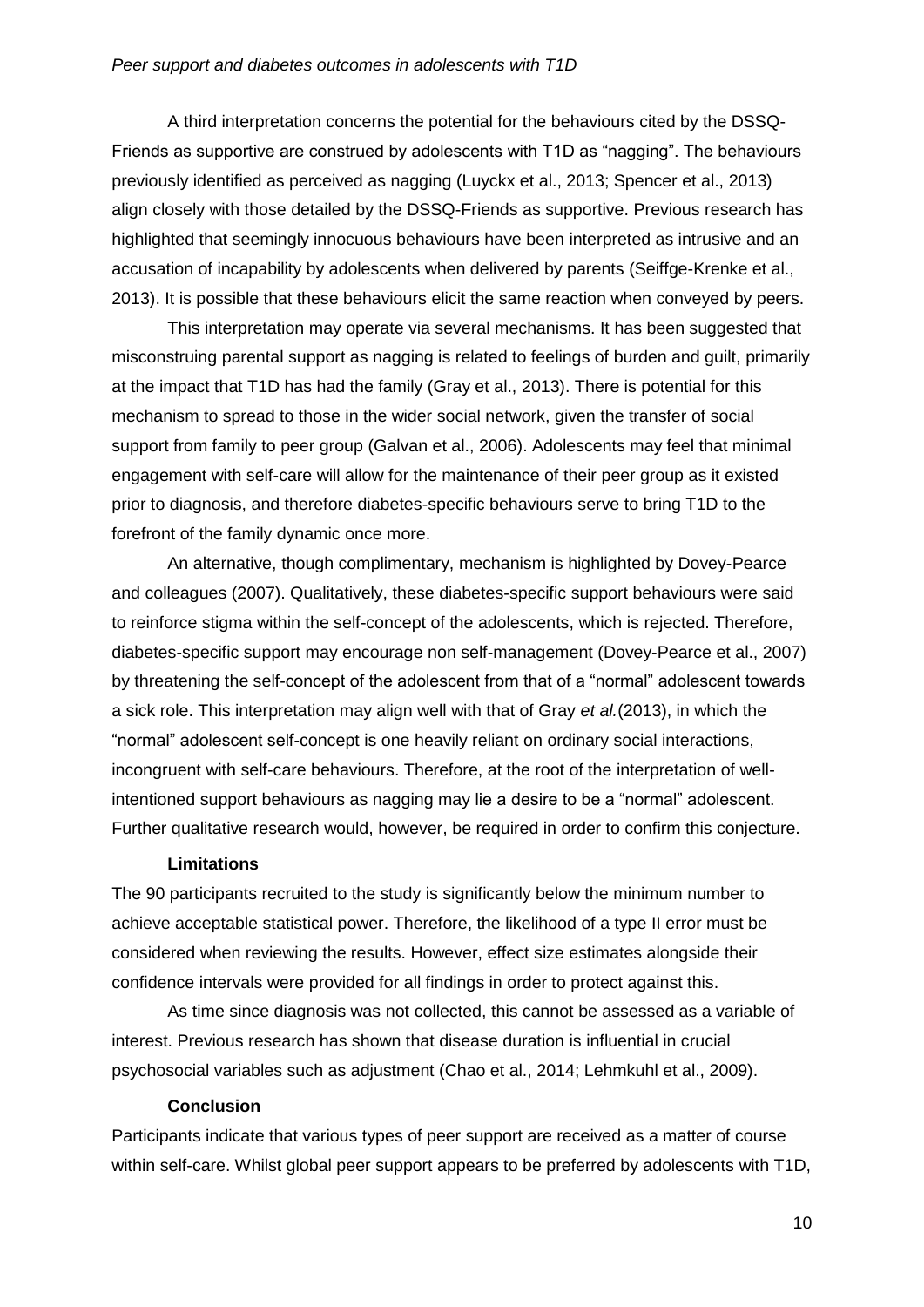and most often associated with improved outcome measures, diabetes-specific behaviours are not perceived as supportive, and may misconstrued as a threat to the self-concept.

Ultimately, these findings suggest a convincing association between global peer support and diabetes outcomes in adolescents with T1D. However, the precise mechanism through which peer support achieves this remains questionable and requires further investigation.

## **Declaration of Conflicting Interests**

The Author declares that there is no conflict of interest.

#### **Acknowledgements**

My deepest thanks go to Dr Stuart Allen, Dr Mary Dobson and Prof Jorg Huber for their support and advice throughout this research. These findings were presented at the British Psychological Society's Division of Health Psychology Conference in September 2015.

#### **References**

Bearman KJ and La Greca AM (2002) Assessing friend support of adolescents' diabetes care: The diabetes social support questionnaire-friends version. *Journal of Pediatric Psychology* 27(5): 417–28. Available from:

http://www.ncbi.nlm.nih.gov/pubmed/12058006.

- Chao A, Whittemore R, Minges KE, et al. (2014) Self-management in early adolescence and differences by age at diagnosis and duration of type 1 diabetes. *The Diabetes educator* 40(2): 167–77. Available from: http://www.ncbi.nlm.nih.gov/pubmed/24470042.
- Collins WA and Steinberg I (2006) Adolescent development in interpersonal context. 6th ed. In: Damon W, Lerner R, and Eisenberg N (eds), *The Handbook of Child Psychology*, Hoboken, New Jersey.
- DAFNE Study Group (2002) Training in flexible, intensive insulin management to enable dietary freedom in people with type 1 diabetes: dose adjustment for normal eating (DAFNE) randomised controlled trial. *BMJ (Clinical research ed.)* 325(7367): 746.
- Dovey-Pearce G, Doherty Y and May C (2007) The influence of diabetes upon adolescent and young adult development: a qualitative study. *British Journal of Health Psychology* 12(1): 75–91. Available from: http://www.ncbi.nlm.nih.gov/pubmed/17288667 (accessed 12 March 2013).
- Galvan A, Hare TA, Parra CE, et al. (2006) Earlier development of the accumbens relative to orbitofrontal cortex might underlie risk-taking behavior in adolescents. *Journal of Neuroscience* 26: 6885–6892.
- Garamszegi LZ (2006) Comparing effect sizes across variables: Generalization without the need for Bonferroni correction. *Behavioral Ecology* 17(4): 682–687.
- Gray WN, Dolan LM and Hood KK (2013) Impact of blood glucose monitoring affect on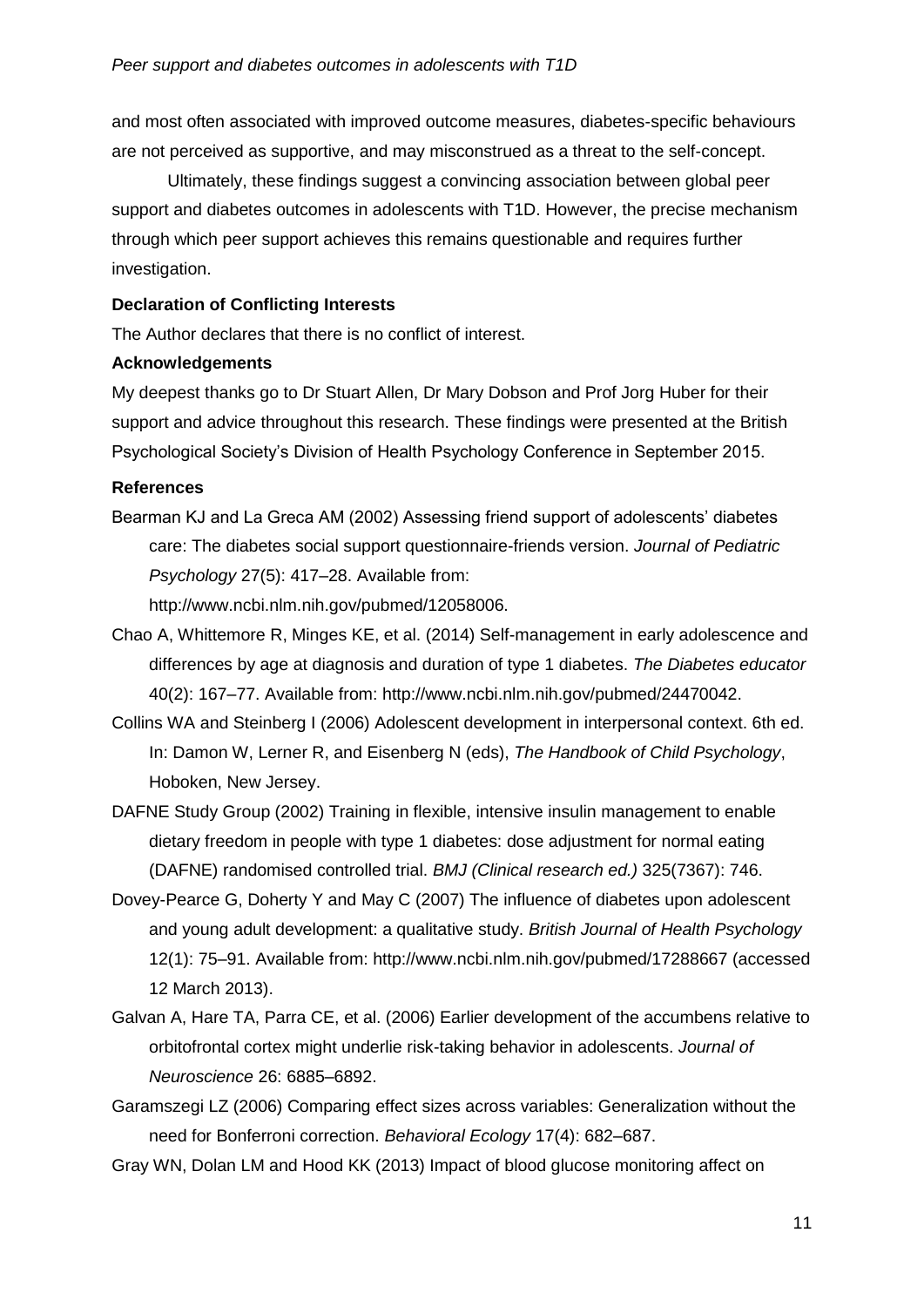family conflict and glycemic control in adolescents with type 1 diabetes. *Diabetes Research and Clinical Practice* 99(2): 130–135.

- Greco P, Shroff Pendley J, McDonnell K, et al. (2001) A peer group intervention for adolescents with type 1 diabetes and their best friends. *Society of Pediatric Psychology* 26(8): 485–490.
- Hains AA, Berlin KS, Davies WH, et al. (2007) Attributions of adolescents with type 1 diabetes related to performing diabetes care around friends and peers: The moderating role of friend support. *Journal of Pediatric Psychology* 32: 561–570.
- Hanna KM (2006) Existing measures of diabetes-specific support for use with adolescents with diabetes. *The Diabetes Educator* 32(5): 741–50. Available from: http://www.ncbi.nlm.nih.gov/pubmed/16971707 (accessed 8 March 2013).
- Hanna KM, Weaver MT, Stump TE, et al. (2013) Initial findings: Primary diabetes care responsibility among emerging adults with type 1 diabetes post high school and move out of parental home. *Child: Care, Health and Development* 39(1): 61–8. Available from: http://www.ncbi.nlm.nih.gov/pubmed/22017460 (accessed 18 October 2013).
- Health and Social Care Information Centre (2016) *National Diabetes Insulin Pump Audit Report , 2013-15*. Available from: http://www.hscic.gov.uk/catalogue/PUB20436/natidiab-insu-pump-audi-rep-2013-15.pdf.
- Hedges L V (2008) What Are Effect Sizes and Why Do We Need Them? *Child Development Perspectives* 2(3): 167–171. Available from: <Go to ISI>://000270262600008\nhttp://onlinelibrary.wiley.com/store/10.1111/j.1750- 8606.2008.00060.x/asset/j.1750- 8606.2008.00060.x.pdf?v=1&t=i1i6kdz0&s=810af0b6d228f4da07c755f95cdd9e9ff8b77

896.

- Helgeson VS and Novak SA (2007) Illness centrality and well-being among male and female early adolescents with diabetes. *Journal of pediatric psychology* 32(3): 260–72. Available from: http://www.ncbi.nlm.nih.gov/pubmed/16837739 (accessed 8 April 2014).
- Helgeson VS, Reynolds KA, Escobar O, et al. (2007) The role of friendship in the lives of male and female adolescents: Does diabetes make a difference? *The Journal of Adolescent Health* 40(1): 36–43. Available from:

http://www.ncbi.nlm.nih.gov/pubmed/17185204 (accessed 12 March 2013).

- Helgeson VS, Lopez LC and Kamarck T (2009) Peer Relationships and Diabetes : Retrospective and Ecological Momentary Assessment Approaches. *Health Psychology* 28(3): 273–282.
- Helgeson VS, Siminerio L, Escobar O, et al. (2009) Predictors of metabolic control among adolescents with diabetes: A 4-year longitudinal study. *Journal of Pediatric Psychology* 34(3): 254–270.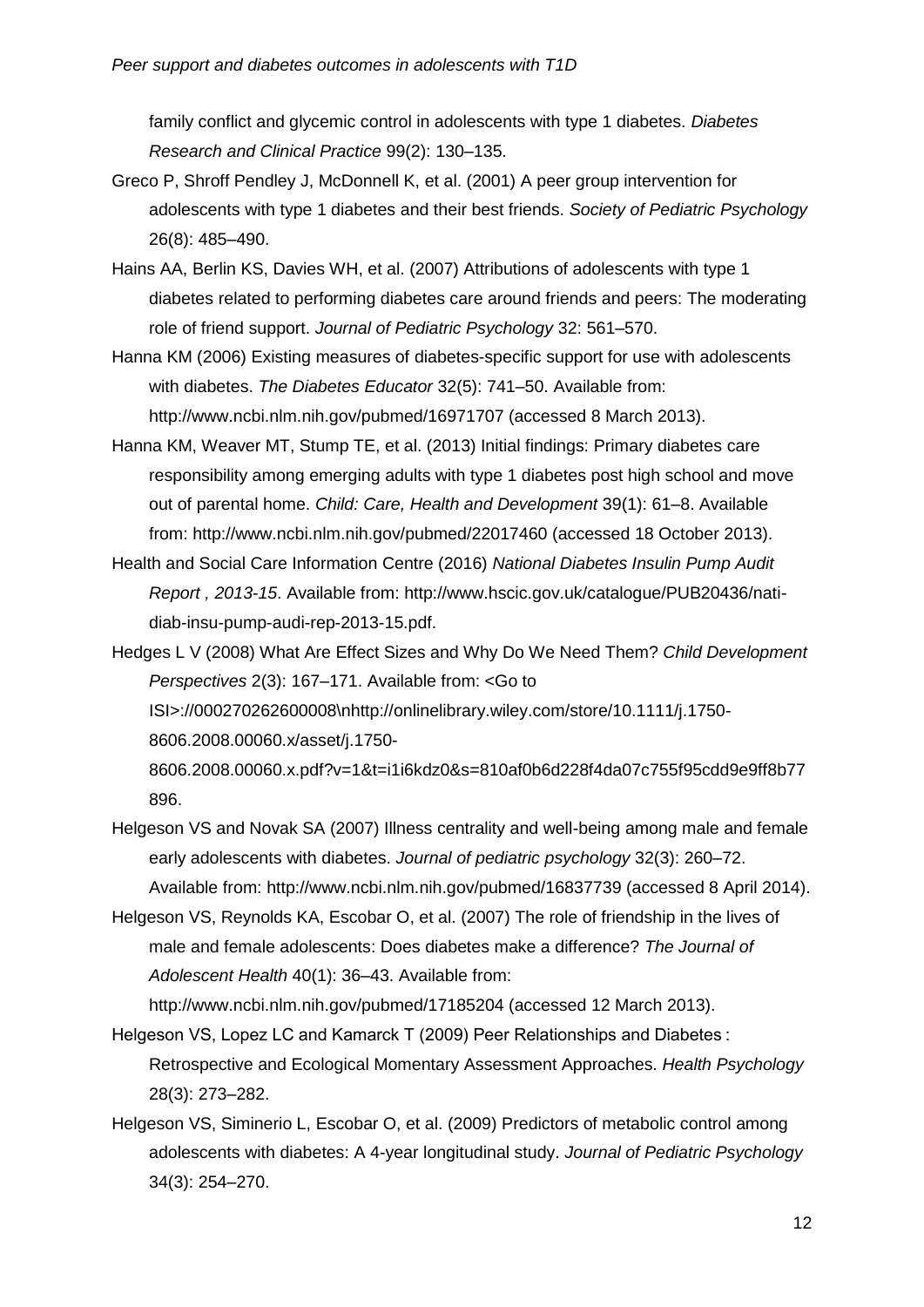Helgeson VS, Palladino DK, Reynolds KA, et al. (2013) Relationships and health among emerging adults with and without type 1 diabetes. *Health Psychology* ePub. Available from: http://www.ncbi.nlm.nih.gov/pubmed/23914816 (accessed 24 October 2013).

Hinder S and Greenhalgh T (2012) 'This does my head in'. Ethnographic study of selfmanagement by people with diabetes. *BMC Health Services Research*, BioMed Central Ltd 12(1): 83. Available from: http://www.biomedcentral.com/1472-6963/12/83.

House JS (1981) *Work Stress and Social Support*. Reading, MA: Addison-Wesley.

- Jacobson AM, Braffett BH, Cleary PA, et al. (2013) The Long-Term Effects of Type 1 Diabetes Treatment and Complications on Health-Related Quality of Life. *Diabetes Care* 36(10): 3131–3138.
- Kichler JC, Kaugars AS, Maglio K, et al. (2012) Exploratory analysis of the relationships among different methods of assessing adherence and glycemic control in youth with type 1 diabetes mellitus. *Health Psychology* 31(1): 35–42.
- Kyngäs H (2000) Compliance of adolescents with diabetes. *Journal of Pediatric Nursing* 15(4): 260–7. Available from: http://www.ncbi.nlm.nih.gov/pubmed/10969500 (accessed 12 March 2013).
- La Greca AM, Auslander WF, Greco P, et al. (1995) I get by with a little help from my family and friends: Adolescents' support for diabetes care. *Journal of Pediatric Psychology* 20: 449–476.
- Lehmkuhl HD, Merlo LJ, Devine K, et al. (2009) Perceptions of type 1 diabetes among affected youth and their peers. *Journal of Clinical Psychology in Medical Settings* 16(3): 209–15. Available from:

http://www.pubmedcentral.nih.gov/articlerender.fcgi?artid=2866191&tool=pmcentrez&re ndertype=abstract (accessed 12 March 2013).

- Luyckx K, Seiffge-Krenke I, Missotten L, et al. (2013) Parent–adolescent conflict, treatment adherence and glycemic control in Type 1 diabetes: The importance of adolescent externalising symptoms. *Psychology & Health* 28(9): 1082–1097.
- Naar-King S, Podolski C-L, Ellis D a, et al. (2006) Social ecological model of illness management in high-risk youths with type 1 diabetes. *Journal of Consulting and Clinical Psychology* 74(4): 785–9. Available from:

http://www.ncbi.nlm.nih.gov/pubmed/16881786 (accessed 12 March 2013).

National Diabetes Audit (2014) *National Diabetes Audit 2012-2013*.

- National Institute for Health and Care Excellence (2015) *NG18: Diabetes (type 1 and type 2) in children and young people: diagnosis and management*. Available from: http://www.nice.org.uk/guidance/ng18.
- Palladino DK and Helgeson VS (2012) Friends or foes? A review of peer influence on selfcare and glycemic control in adolescents with type 1 diabetes. *Journal of Pediatric*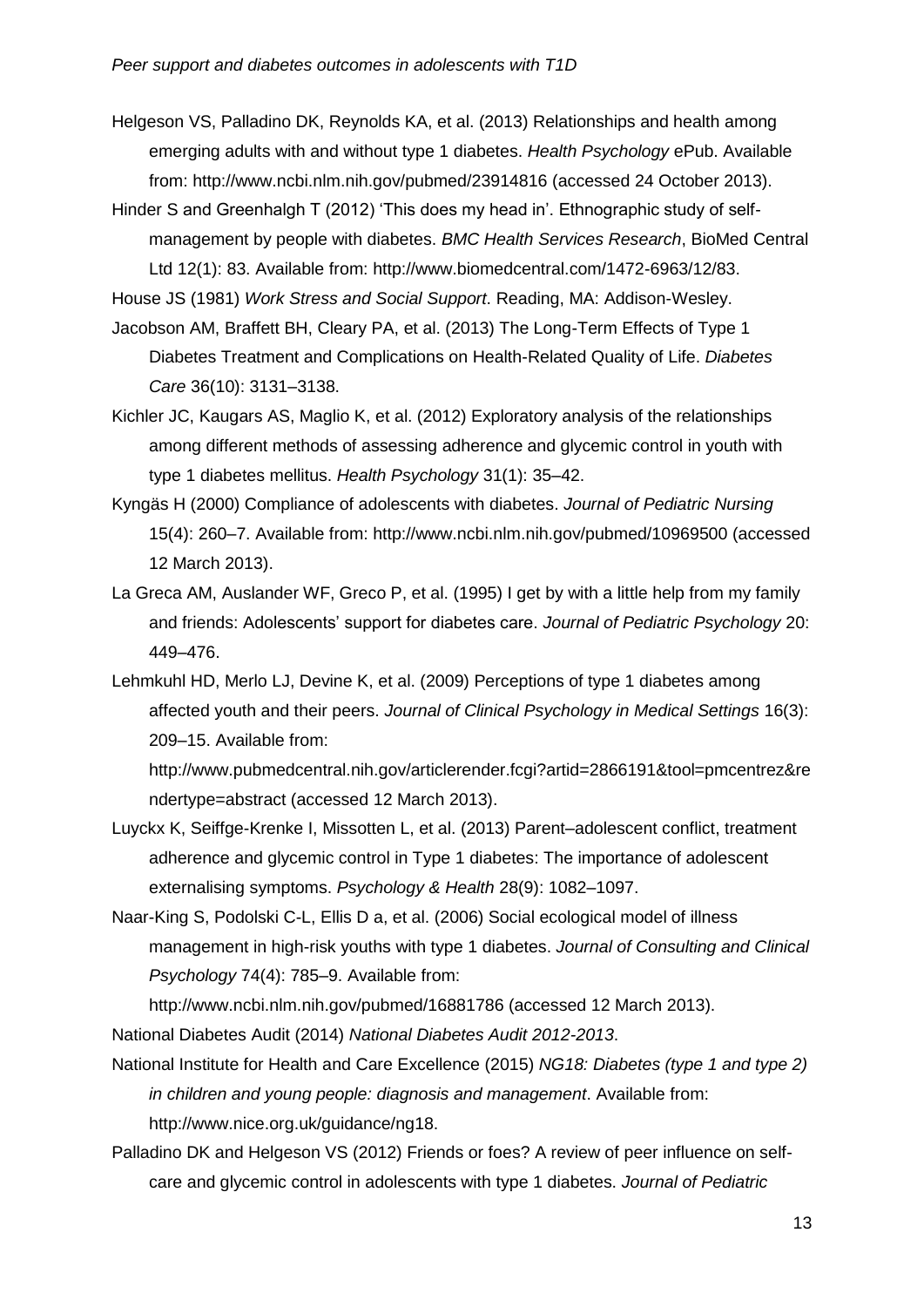*Psychology* 37(5): 591–603.

- Pendley JS, Kasmen LJLJ, Miller DLDL, et al. (2002) Peer and family support in children and adolescents with type 1 diabetes. *Journal of Pediatric Psychology* 27(5): 429–438.
- Peterson MS, Lawman HG, Wilson DK, et al. (2012) The Association of Self-Efficacy and Parent Social Support on Physical Activity in Male and Female Adolescents. *Health Psychology* 32(6): 666–674.
- Pinquart M and Pfeiffer JP (2011) Associations of Extroversion and Parental Overprotection with Forming Relationships with Peers Among Adolescents with and without Visual Impairments. *Journal of Visual Impairment & Blindness* 105(2): 96–107.
- Schulz U and Schwarzer R (2003) Soziale Unterstu¨ tzung bei der Krankheitsbewa¨ltigung: Die Berliner Social Support Skalen (BSSS) [Social support and coping with illness: The Berlin Social Support Scales [BSSS]). *Diagnostica* 49: 73–82.
- Seiffge-Krenke I, Laursen B, Dickson DJ, et al. (2013) Declining metabolic control and decreasing parental support among families with adolescents with diabetes: The risk of restrictiveness. *Journal of Pediatric Psychology* 38(5): 518–530.
- Smith MS, Mauseth R, Palmer JP, et al. (1991) Glycosylated hemoglobin and psychological adjustment in adolescents with diabetes. *Adolescence VO - 26*, Libra Publishers, Inc. (101): 31. Available from:

http://search.ebscohost.com/login.aspx?direct=true&db=edsgao&AN=edsgcl.10707207 &site=eds-live.

- Spencer JE, Cooper HC and Milton B (2013) The lived experiences of young people (13-16 years) with Type 1 diabetes mellitus and their parents - a qualitative phenomenological study. *Diabetic Medicine* 30(1): 17–24.
- Thomas AM, Peterson L and Goldstein D (1997) Problem solving and diabetes regimen adherence by children and adolescents with IDDM in social pressure situations: A reflection of normal development. *Journal of Pediatric Psychology* 22(4): 541–61. Available from: http://www.ncbi.nlm.nih.gov/pubmed/9302851.
- Umberson D, Crosnoe R and Reczek C (2011) Social relationships and health behavior across life course. *Annual Review of Sociology* 36: 139–157.
- World Health Organisation and International Diabetes Federation (2006) *Definition and diagnosis of diabetes mellitus and intermediate hyperglycaemia*. Available from: http://www.who.int/diabetes/publications/Definition and diagnosis of diabetes\_new.pdf.
- Wysocki T and Greco P (2006) Social support and diabetes management in childhood and adolescence: Influence of parents and friends. *Current Diabetes Reports* 6(2): 117–22. Available from: http://www.ncbi.nlm.nih.gov/pubmed/16542622.